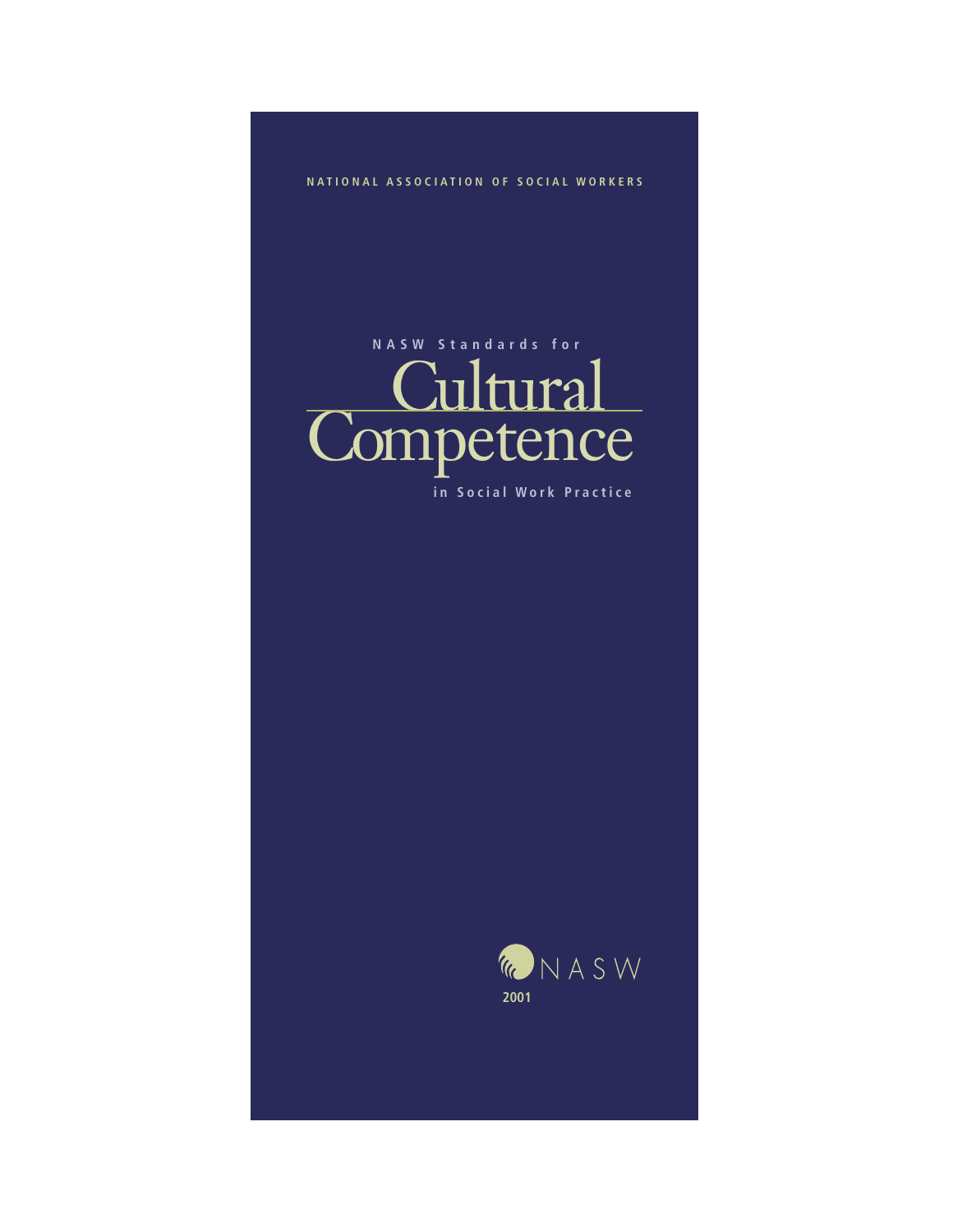

**in Social Work Practice**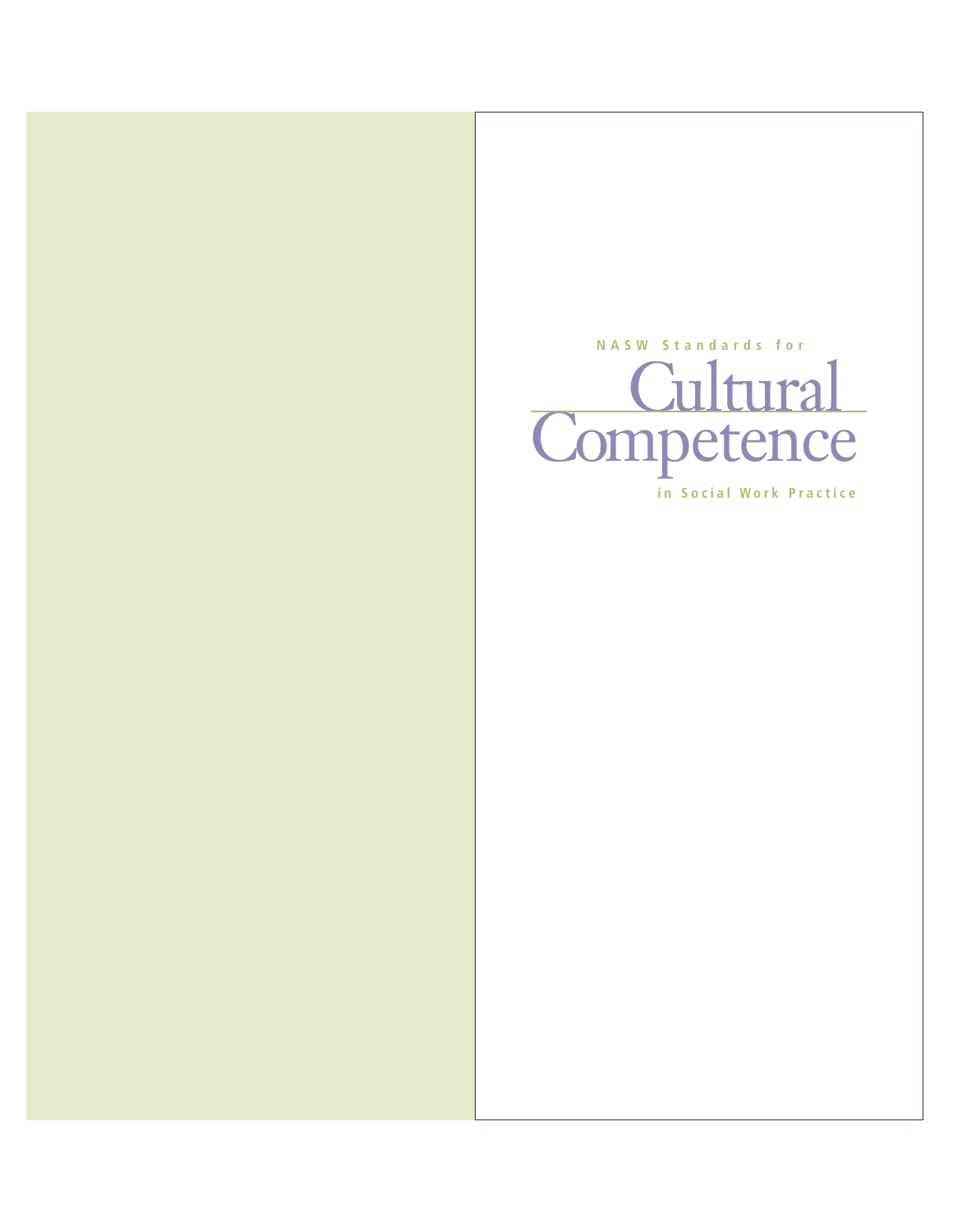Terry Mizrahi, MSW, PhD NASW President (2001-2003)

Ruth W. Mayden, MSS, LSW NASW President (1999-2001)

National Committee on Racial and Ethnic Diversity 1999-2001 Saundra H. Starks, EdD, ACSW, LCSW Lina Fong, PhD, ACSW, LCSW Emma Montero, MSW Ada E. Deer, ACSW Inderjit K. Jaipaul, DSW, ACSW Carmen Ortiz Hendricks, DSW, ACSW Robert D. Showers, BSW Clara Simmons, ACSW, DCSW Nelrene Yellow Bird, MSW Halaevalu F. Vakalahi, DSW Irene Moreda, DSW

NASW Staff Elizabeth J. Clark, PhD, ACSW, MPH, NASW Executive Director

Leticia Diaz, MS Luisa López, MSW Tracy Whitaker, ACSW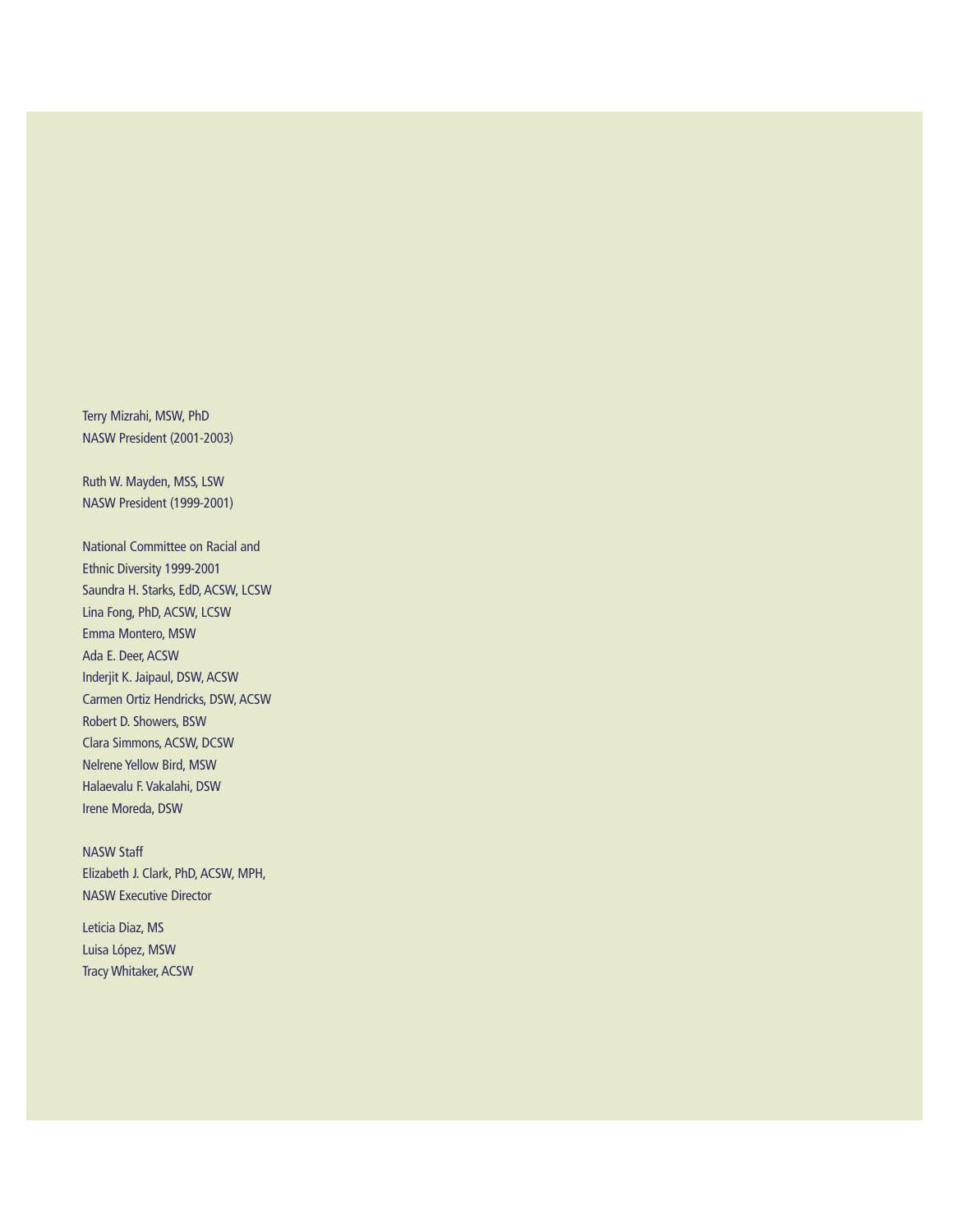# Standards

## **for Cultural Competence in Social Work Practice**

#### **Standard 1. Ethics and Values**

Social workers shall function in accordance with the values, ethics, and standards of the profession, recognizing how personal and professional values may conflict with or accommodate the needs of diverse clients.

#### **Standard 2. Self-Awareness**

Social workers shall seek to develop an understanding of their own personal, cultural values and beliefs as one way of appreciating the importance of multicultural identities in the lives of people.

#### **Standard 3. Cross-Cultural Knowledge**

Social workers shall have and continue to develop specialized knowledge and understanding about the history, traditions, values, family systems, and artistic expressions of major client groups that they serve.

#### **Standard 4. Cross-Cultural Skills**

Social workers shall use appropriate methodological approaches, skills, and techniques that reflect the workers' understanding of the role of culture in the helping process.

#### **Standard 5. Service Delivery**

Social workers shall be knowledgeable about and skillful in the use of services available in the community and broader society and be able to make appropriate referrals for their diverse clients.

#### **Standard 6. Empowerment and Advocacy**

Social workers shall be aware of the effect of social policies and programs on diverse client populations, advocating for and with clients whenever appropriate.

#### **Standard 7. Diverse Workforce**

Social workers shall support and advocate for recruitment, admissions and hiring, and retention efforts in social work programs and agencies that ensure diversity within the profession.

#### **Standard 8. Professional Education**

Social workers shall advocate for and participate in educational and training programs that help advance cultural competence within the profession.

#### **Standard 9. Language Diversity**

Social workers shall seek to provide or advocate for the provision of information, referrals, and services in the language appropriate to the client, which may include use of interpreters.

#### **Standard 10. Cross-Cultural Leadership**

Social workers shall be able to communicate information about diverse client groups to other professionals. Prepared by the NASW National Committee on Racial and Ethnic Diversity

Adopted by the NASW Board of Directors June 23, 2001

4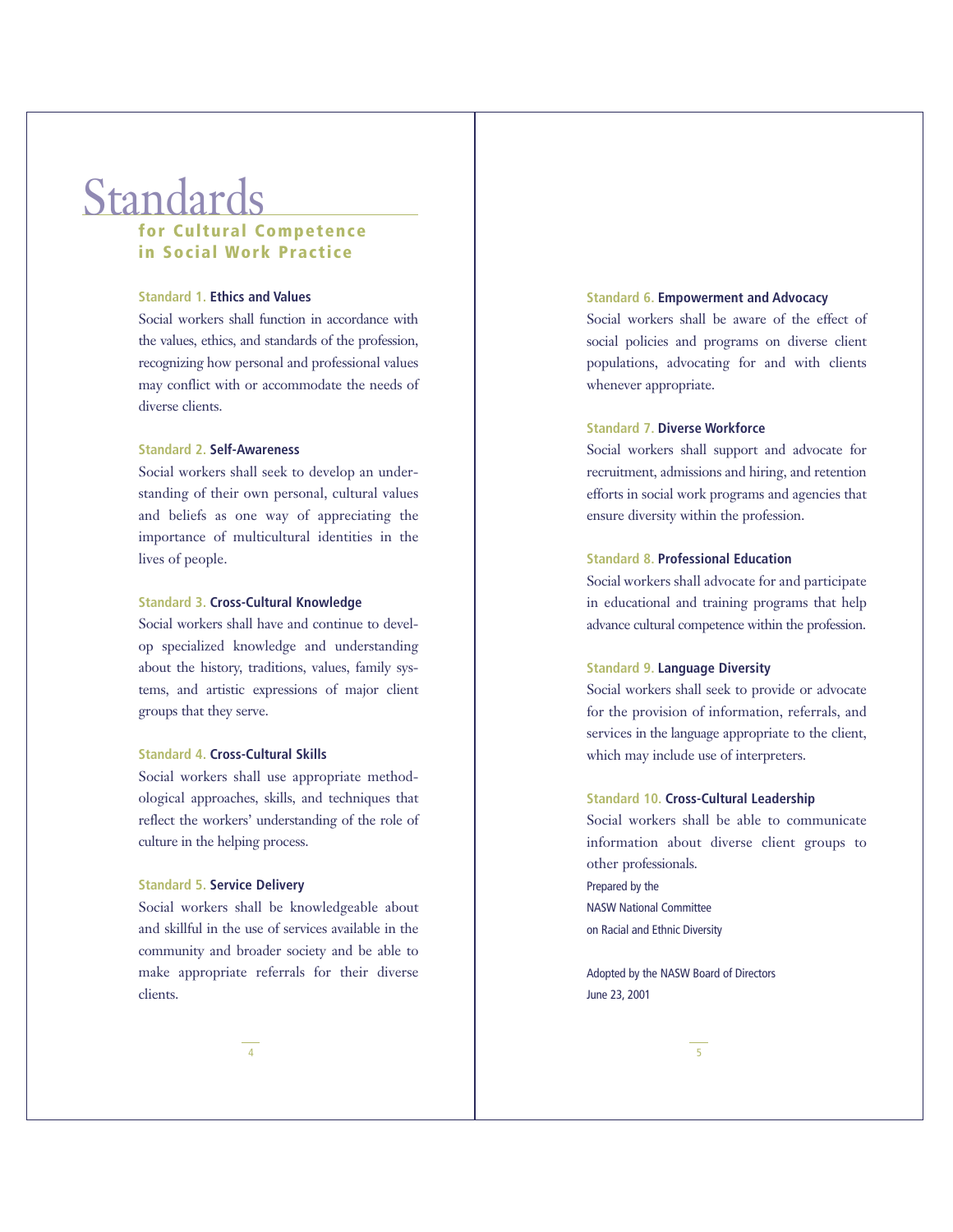#### **Introduction**

The *Standards for Cultural Competence in Social Work Practice* are based on the policy statement "Cultural Competence in the Social Work Profession" published in *Social Work Speaks: NASW Policy Statements* (2000b) and the NASW *Code of Ethics* (2000a), which charges social workers with the ethical responsibility to be culturally competent. Both were originally adopted by the 1996 NASW Delegate Assembly.

NASW "supports and encourages the development of standards for culturally competent social work practice, a definition of expertise, and the advancement of practice models that have relevance for the range of needs and services represented by diverse client populations" (NASW, 2000b, p. 61). The material that follows is the first attempt by the profession to delineate standards for culturally competent social work practice.

The United States is constantly undergoing major demographic changes. The 1990 to 2000 population growth was the largest in American history with a dramatic increase in people of color from 20 percent to 25 percent (Perry & Mackum, 2001). Those changes alter and increase the diversity confronting social workers daily in their agencies. The complexities associated with cultural diversity in the United States affect all aspects of professional social work practice, requiring social workers to strive to deliver culturally competent services to an ever-increasing broad range of clients. The social work profession traditionally has emphasized the importance of the person-in-environment and the dual perspective, the concept that all people are part of two systems: the larger societal system and

 $\overline{7}$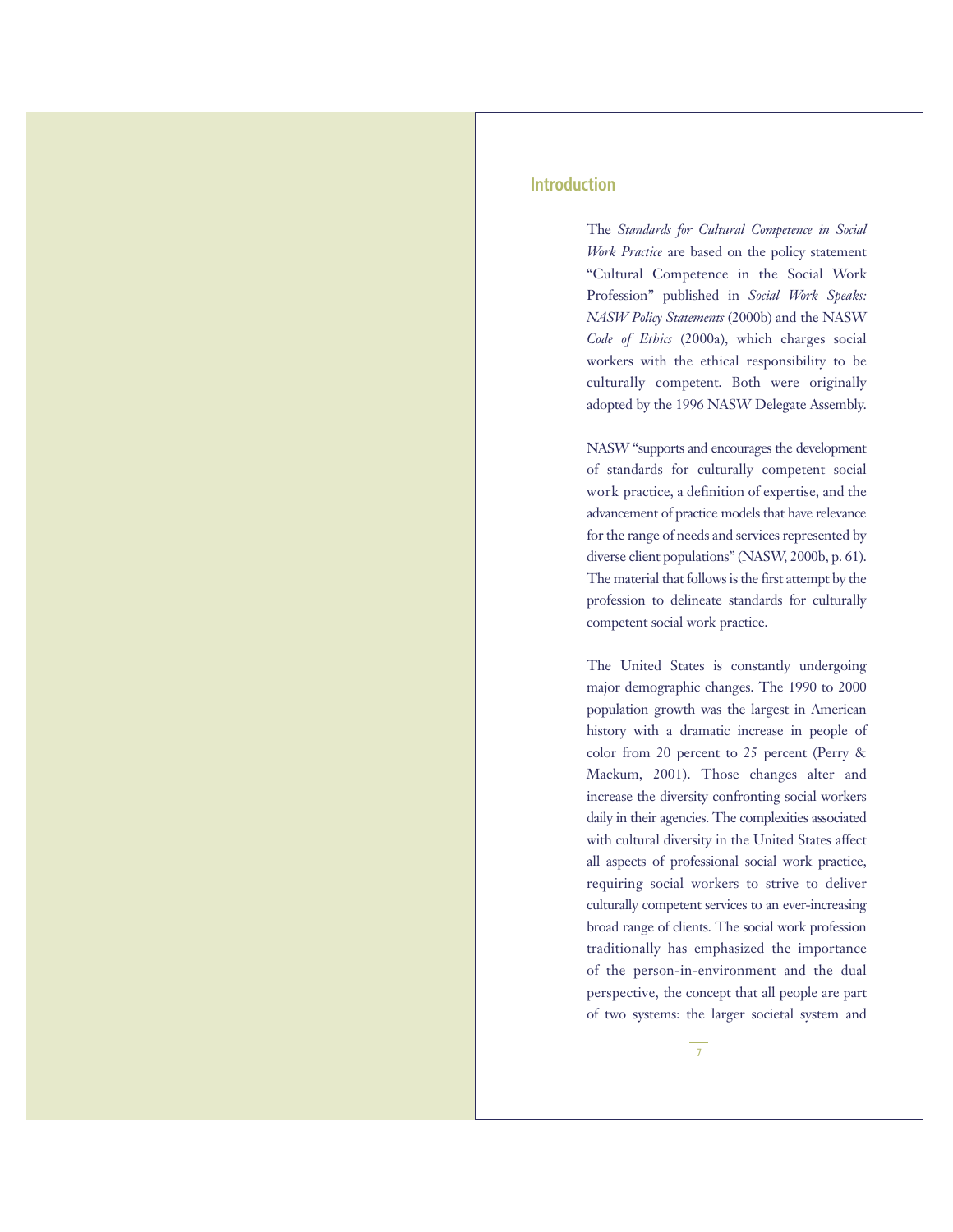their immediate environments (Norton, 1978). Social workers using a person-in-environment framework for assessment need to include to varying degrees important cultural factors that have meaning for clients and reflect the culture of the world around them.

In the United States, cultural diversity in social work has primarily been associated with race and ethnicity, but diversity is taking on a broader meaning to include the sociocultural experiences of people of different genders, social classes, religious and spiritual beliefs, sexual orientations, ages, and physical and mental abilities. A brief review of the social work literature in the past few years points to the range of potential content areas that require culturally sensitive and culturally competent interventions. These include addressing racial identity formation for people of color as well as for white people; the interrelationship among class, race, ethnicity, and gender; working with low-income families; working with older adults; the importance of religion and spirituality in the lives of clients; the development of gender identity and sexual orientation; immigration, acculturation, and assimilation stresses; biculturalism; working with people with disabilities; empowerment skills; community building; reaching out to new populations of color; and how to train for culturally competent models of practice.

Therefore, cultural competence in social work practice implies a heightened consciousness of how clients experience their uniqueness and deal with their differences and similarities within a larger social context.

#### **Definitions**

The NASW Board of Directors, at its June 2001 meeting, accepted the following definitions of *culture, competence, and cultural competence* in the practice of social work. These definitions are drawn from the NASW *Code of Ethics* and *Social Work Speaks*.

#### **Culture**

"The word 'culture' is used because it implies the integrated pattern of human behavior that includes thoughts, communications, actions, customs, beliefs, values, and institutions of a racial, ethnic, religious, or social group" (NASW, 2000b, p. 61). Culture often is referred to as the totality of ways being passed on from generation to generation. The term culture includes ways in which people with disabilities or people from various religious backgrounds or people who are gay, lesbian, or transgender experience the world around them.

The Preamble to the NASW *Code of Ethics* begins by stating:

The primary mission of the social work profession is to enhance human well-being and help meet the basic human needs of all people, with particular attention to the needs and empowerment of people who are vulnerable, oppressed, and living in poverty.

And goes on to say, "Social workers are sensitive to cultural and ethnic diversity and strive to end discrimination, oppression, poverty, and other forms of social injustice" (NASW, 2000a, p. 1).

Second, culture is mentioned in two ethical standards:

Value: *Social Justice* and the Ethical Principle: *Social workers challenge social injustice*.

This means that social workers' social change

8 and 2012 and 2012 and 2012 and 2012 and 2012 and 2012 and 2012 and 2012 and 2012 and 2012 and 2012 and 2012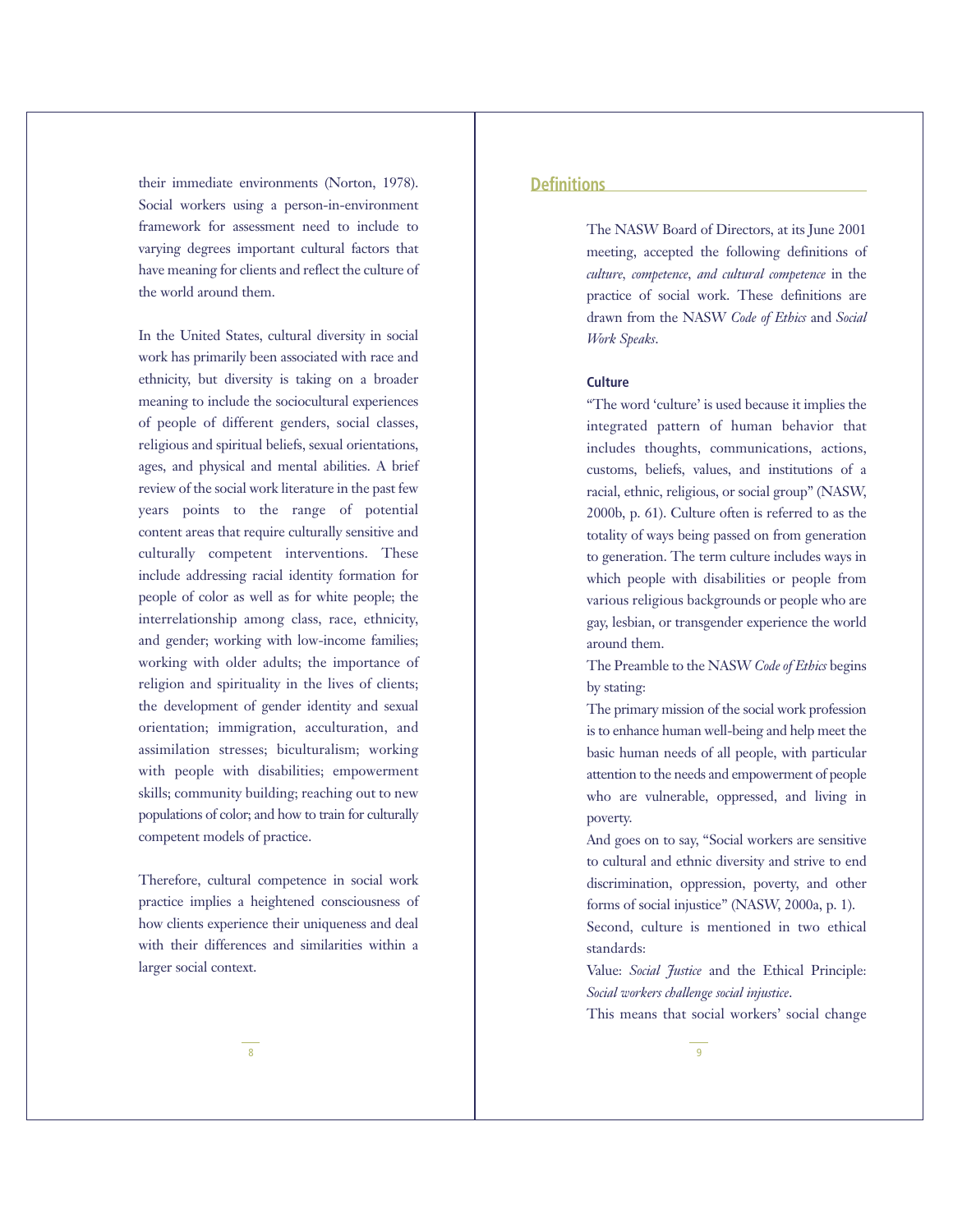efforts seek to promote sensitivity to and knowledge about oppression and cultural and ethnic diversity.

Value: *Dignity and Worth of the Person* and the Ethical Principle: *Social workers respect the inherent dignity and worth of the person*.

This value states that social workers treat each person in a caring and respectful fashion, mindful of individual differences and cultural and ethnic diversity.

#### **Competence**

The word competence is used because it implies having the capacity to function effectively within the context of culturally integrated patterns of human behavior defined by the group.

In the *Code of Ethics* competence is discussed in several ways. First as a value of the profession: Value: *Competence* and the Ethical Principle: *Social workers practice within their areas of competence and develop and enhance their professional expertise.*

This value encourages social workers to continually strive to increase their professional knowledge and skills and to apply them in practice. Social workers should aspire to contribute to the knowledge base of the profession.

Second, competence is discussed as an ethical standard:

#### **1.04 Competence**

- Social workers should provide services and represent themselves as competent only within the boundaries of their education, training, license, certification, consultation received, supervised experience, or other relevant professional experience.
- Social workers should provide services in substantive areas or use intervention techniques or approaches that are new to them only after engaging in appropriate study, training,

consultation, and supervision from people who are competent in those interventions or techniques.

- When generally recognized standards do not exist with respect to an emerging area of practice, social workers should exercise careful judgment and take responsible steps (including appropriate education, research, training, consultation, and supervision) to ensure the competence of their work and to protect clients from harm.

Cultural competence is never fully realized, achieved, or completed, but rather cultural competence is a lifelong process for social workers who will always encounter diverse clients and new situations in their practice. Supervisors and workers should have the expectation that cultural competence is an ongoing learning process integral and central to daily supervision.

#### **Cultural Competence**

*Cultural competence* refers to the process by which individuals and systems respond respectfully and effectively to people of all cultures, languages, classes, races, ethnic backgrounds, religions, and other diversity factors in a manner that recognizes, affirms, and values the worth of individuals, families, and communities and protects and preserves the dignity of each.

"Cultural competence is a set of congruent behaviors, attitudes, and policies that come together in a system or agency or among professionals and enable the system, agency, or professionals to work effectively in cross-cultural situations" (NASW, 2000b, p. 61).

Operationally defined, *cultural competence* is the integration and transformation of knowledge about individuals and groups of people into specific standards, policies, practices, and attitudes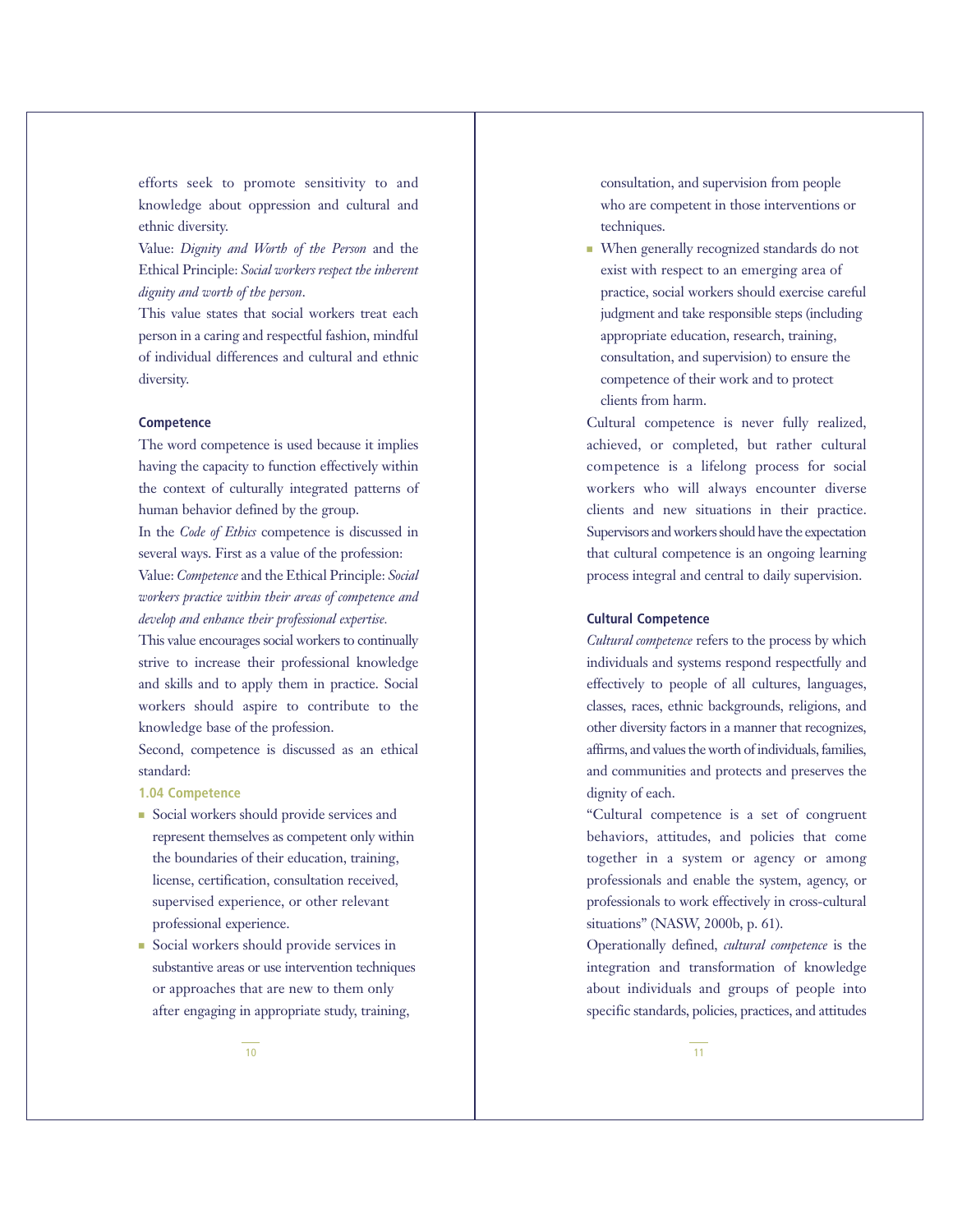used in appropriate cultural settings to increase the quality of services, thereby producing better outcomes (Davis & Donald, 1997). Competence in cross-cultural functioning means learning new patterns of behavior and effectively applying them in appropriate settings.

Gallegos (1982) provided one of the first conceptualizations of ethnic competence as "a set of procedures and activities to be used in acquiring culturally relevant insights into the problems of minority clients and the means of applying such insights to the development of intervention strategies that are culturally appropriate for these clients." (p. 4). This kind of sophisticated cultural competence does not come naturally to any social worker and requires a high level of professionalism and knowledge.

There are five essential elements that contribute to a system's ability to become more culturally competent. The system should (1) value diversity, (2) have the capacity for cultural self-assessment, (3) be conscious of the dynamics inherent when cultures interact, (4) institutionalize cultural knowledge, and (5) develop programs and services that reflect an understanding of diversity between and within cultures. These five elements must be manifested in every level of the service delivery system. They should be reflected in attitudes, structures, policies, and services.

The specific Ethical Standard for culturally competent social work practice is contained under *Section 1. Social workers' ethical responsibilities to clients*.

**1.05 Cultural Competence and Social Diversity**

- Social workers should understand culture and its functions in human behavior and society, recognizing the strengths that exist in all cultures.

- Social workers should have a knowledge base of their clients' cultures and be able to demonstrate competence in the provision of services that are sensitive to clients' cultures and to differences among people and cultural groups.
- Social workers should obtain education about and seek to understand the nature of social diversity and oppression with respect to race, ethnicity, national origin, color, sex, sexual orientation, age, marital status, political belief, religion, and mental or physical disability.

Finally, the Code reemphasizes the importance of cultural competence in the last section of the Code, *Section 6. Social Workers Ethical Responsibilities to the Broader Society.*

#### **6.04 Social and Political Action**

Social workers should act to expand choice and opportunity for all people, with special regard for vulnerable, disadvantaged, oppressed, and exploited people and groups.

Social workers should promote conditions that encourage respect for cultural and social diversity within the United States and globally. Social workers should promote policies and practices that demonstrate respect for difference, support the expansion of cultural knowledge and resources, advocate for programs and institutions that demonstrate cultural competence, and promote policies that safeguard the rights of and confirm equity and social justice for all people. Social workers should act to prevent and eliminate domination of, exploitation of, and discrimination against any person, group, or class on the basis of race, ethnicity, national origin, color, sex, sexual orientation, age, marital status, political belief, religion, or mental or physical disability.

 $12$  and  $13$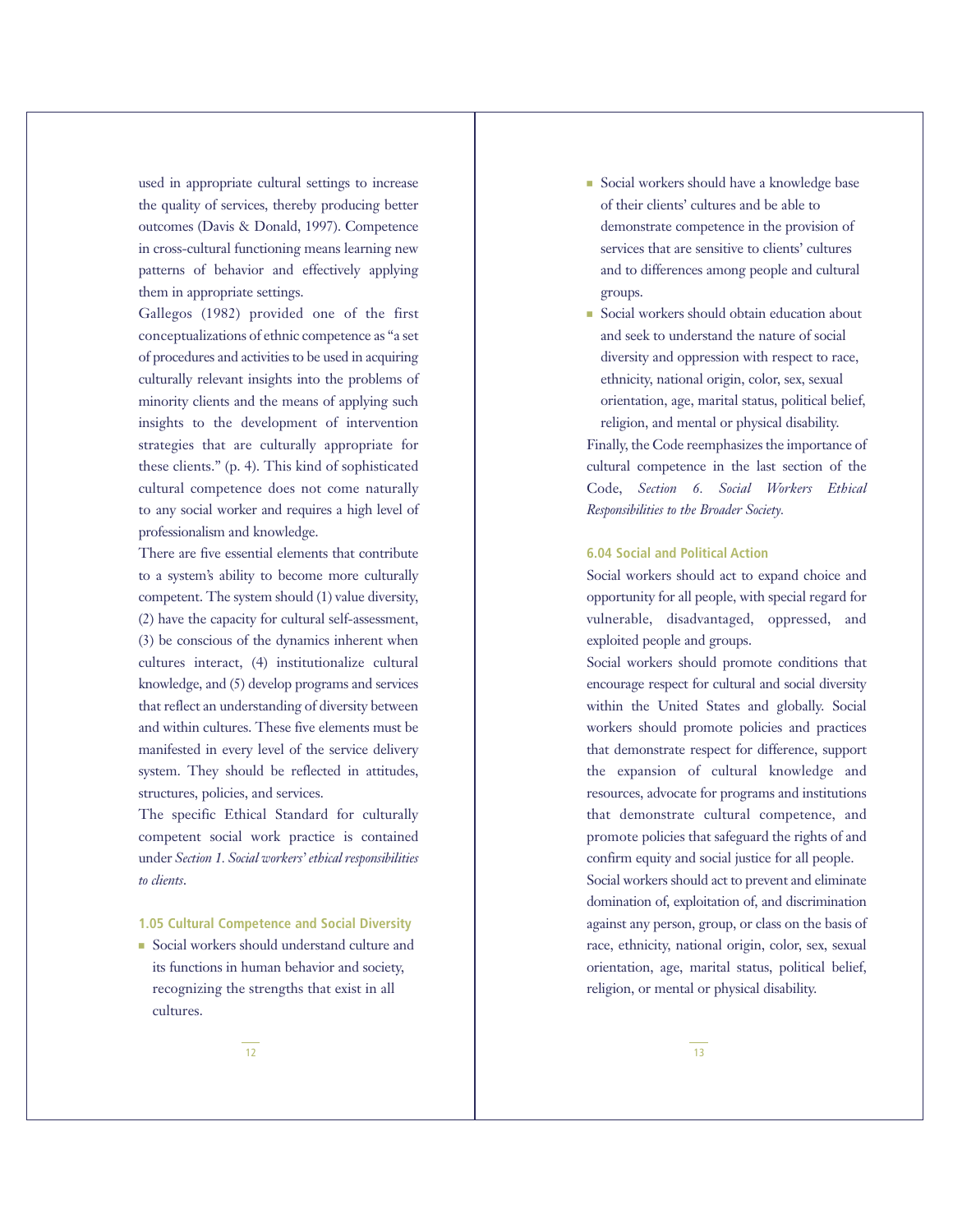#### **Goals and Objectives of the Standards**

These standards address the need for definition, support, and encouragement for the development of a high level of social work practice that encourages cultural competence among all social workers so that they can respond effectively, knowledgeably, sensitively, and skillfully to the diversity inherent in the agencies in which they work and with the clients and communities they serve.

These standards intend to move the discussion of cultural competence within social work practice toward the development of clearer guidelines, goals, and objectives for the future of social work practice.

The specific goals of the standards are

- to maintain and improve the quality of culturally competent services provided by social workers and programs delivered by social service agencies
- **to establish professional expectations so that** social workers can monitor and evaluate their culturally competent practice
- to provide a framework for social workers to assess culturally competent practice
- to inform consumers, governmental regulatory bodies, and others, such as insurance carriers, about the profession's standards for culturally competent practice
- to establish specific ethical guidelines for culturally competent social work practice in agency or private practice settings
- to provide documentation of professional expectations for agencies, peer review committees, state regulatory bodies, insurance carriers, and others.

### **Standards for Cultural Competence in Social Work Practice**

#### **Standard 1. Ethics and Values**

Social workers shall function in accordance with the values, ethics, and standards of the profession, recognizing how personal and professional values may conflict with or accommodate the needs of diverse clients.

#### **Interpretation**

A major characteristic of a profession is its ability to establish ethical standards to help professionals identify ethical issues in practice and to guide them in determining what is ethically acceptable and unacceptable behavior (Reamer, 1998). Social work has developed a comprehensive set of ethical standards embodied in the NASW *Code of Ethics*that "address a wide range of issues, including, for example, social workers' handling of confidential information, sexual contact between social workers and their clients, conflicts of interest, supervision, education and training, and social and political action" (Reamer, 1998, p. 2). The Code includes a mission statement, which sets forth several key elements in social work practice, mainly the social workers' commitment to enhancing human well-being and helping meet basic human needs of all people; client empowerment; service to people who are vulnerable and oppressed; focus on individual well-being in a social context; promotion of social justice and social change; and *sensitivity to cultural and ethnic diversity*. Social workers clearly have an ethical responsibility to be culturally competent practitioners.

The Code recognizes that culture and ethnicity may influence how individuals cope with problems

 $14$  and  $15$  and  $15$  and  $15$  and  $15$  and  $15$  and  $15$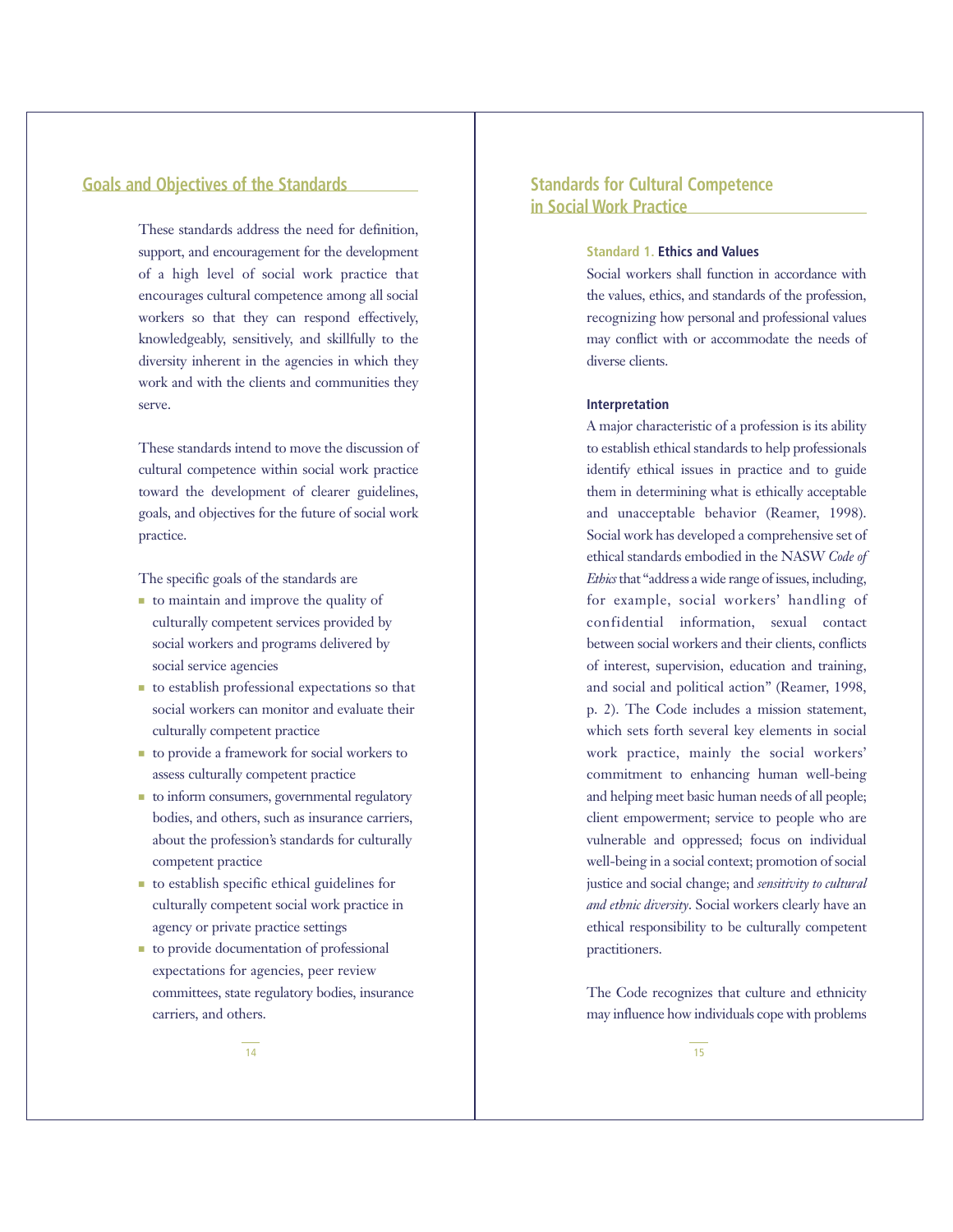and interact with each other. What is behaviorally appropriate in one culture may seem abnormal in another. Accepted practice in one culture may be prohibited in another. To fully understand and appreciate these differences, social workers must be familiar with varying cultural traditions and norms. Clients' cultural backgrounds may affect their help-seeking behaviors as well. The ways in which social services are planned and implemented need to be culturally sensitive to be culturally effective. Cultural competence builds on the profession's valued stance on self-determination and individual dignity and worth, adding inclusion, tolerance, and respect for diversity in all its forms. It requires social workers to struggle with ethical dilemmas arising from value conflicts or special needs of diverse clients such as helping clients enroll in mandated training or mental health services that are culturally insensitive. Cultural competence requires social workers to recognize the strengths that exist in all cultures. This does not imply a universal nor automatic acceptance of all practices of all cultures. For example, some cultures subjugate women, oppress persons based on sexual orientation, and value the use of corporal punishment and the death penalty. Cultural competence in social work practice must be informed by and applied within the context of NASW's *Code of Ethics* and the United Nations Declaration of Human Rights.

#### **Standard 2. Self-Awareness**

Social workers shall develop an understanding of their own personal and cultural values and beliefs as a first step in appreciating the importance of multicultural identities in the lives of people.

#### **Interpretation**

Cultural competence requires social workers to

examine their own cultural backgrounds and identities to increase awareness of personal assumptions, values, and biases. The workers' self-awareness of their own cultural identities is as fundamental to practice as the informed assumptions about clients' cultural backgrounds and experiences in the United States. This awareness of personal values, beliefs, and biases inform their practice and influence relationships with clients. Cultural competence includes knowing and acknowledging how fears, ignorance, and the "isms" (racism, sexism, ethnocentrism, heterosexism, ageism, classism) have influenced their attitudes, beliefs, and feelings.

Social workers need to be able to move from being culturally aware of their own heritage to becoming culturally aware of the heritage of others. They can value and celebrate differences in others rather than maintain an ethnocentric stance and can demonstrate comfort with differences between themselves and others. They have an awareness of personal and professional limitations that may warrant the referral of a client to another social worker or agency that can best meet the clients' needs. Self-awareness also helps in understanding the process of cultural identity formation and helps guard against stereotyping. As one develops the diversity within one's own group, one can be more open to the diversity within other groups.

Cultural competence also requires social workers to appreciate how workers need to move from cultural awareness to cultural sensitivity before achieving cultural competence and to evaluate growth and development throughout these different levels of cultural competence in practice.

16  $\overline{\phantom{a}}$  17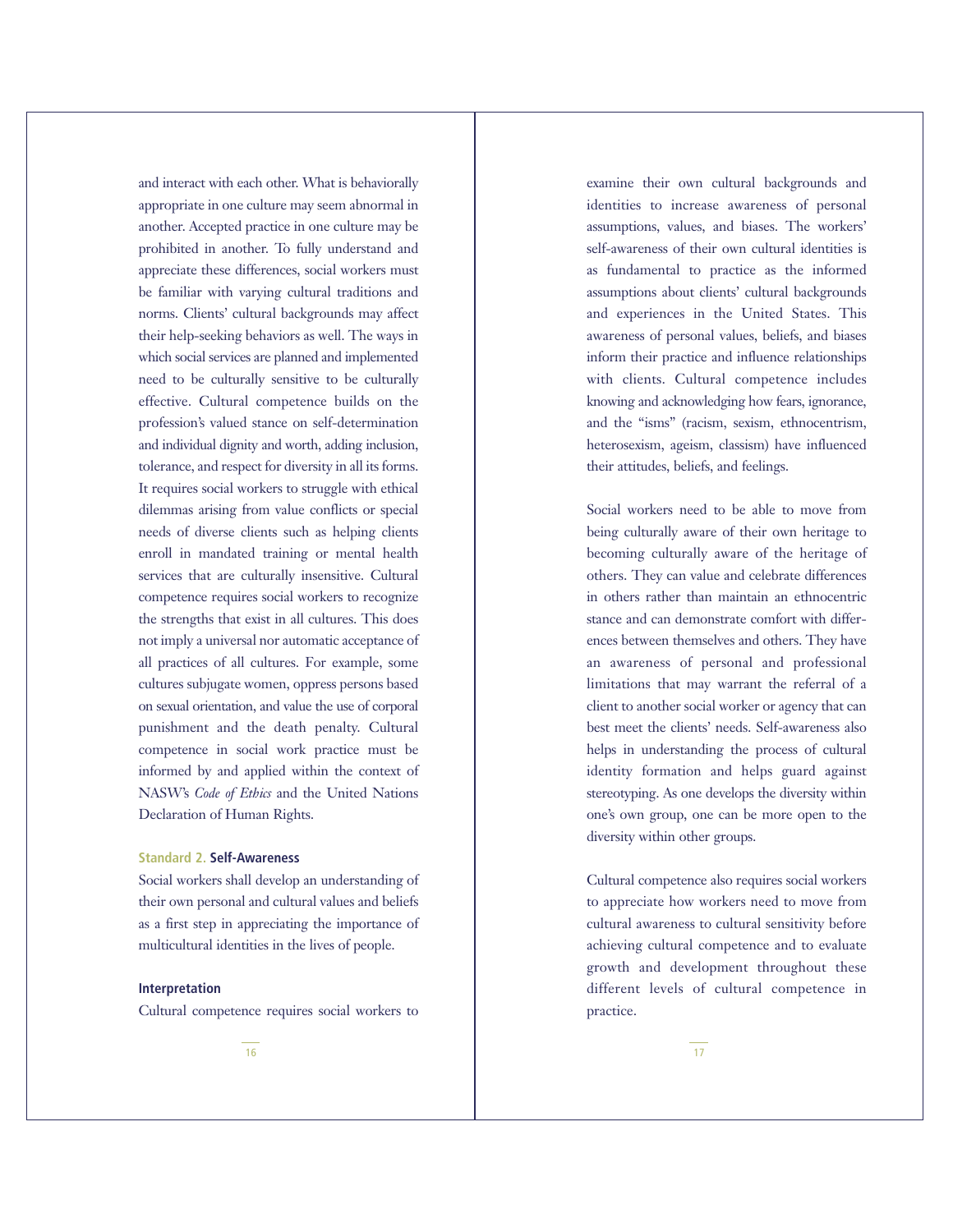Self-awareness becomes the basis for professional development and should be supported by supervision and agency administration. Agency administrators and public policy advocates also need to develop strategies to reduce their own biases and expand their self-awareness.

#### **Standard 3. Cross-Cultural Knowledge**

Social workers shall have and continue to develop specialized knowledge and understanding about the history, traditions, values, family systems, and artistic expressions of major client groups served.

#### **Interpretation**

Cultural competence is not static and requires frequent relearning and unlearning about diversity. Social workers need to take every opportunity to expand their cultural knowledge and expertise by expanding their understanding of the following areas: "the impact of culture on behavior, attitudes, and values; the help-seeking behaviors of diverse client groups; the role of language, speech patterns, and communication styles of various client groups in the communities served; the impact of social service policies on various client groups; the resources (agencies, people, informal helping networks, and research) that can be used on behalf of diverse client groups; the ways that professional values may conflict with or accommodate the needs of diverse client groups; and the power relationships in the community, agencies, or institutions and their impact on diverse client groups" (Gallegos, pp. 7–8).

Social workers need to possess specific knowledge about the particular providers and client groups they work with, including the range of historical experiences, resettlement patterns, individual and

group oppression, adjustment styles, socioeconomic backgrounds, life processes, learning styles, cognitive skills, worldviews and specific cultural customs and practices, their definition of and beliefs about the causation of wellness and illness or normality and abnormality, and how care and services should be delivered. They also must seek specialized knowledge about U.S. social, cultural, and political systems, how they operate, and how they serve or fail to serve specific client groups. This includes knowledge of institutional, class, culture, and language barriers that prevent diverse client group members from using services.

Cultural competence requires explicit knowledge of traditional theories and principles concerning such areas as human behavior, life cycle development, problem-solving skills, prevention, and rehabilitation. Social workers need the critical skill of asking the right questions, being comfortable with discussing cultural differences, and asking clients about what works for them and what is comfortable for them in these discussions. Furthermore, culturally competent social workers need to know the limitations and strengths of current theories, processes and practice models, and which have specific applicability and relevance to the service needs of culturally diverse client groups.

#### **Standard 4. Cross-Cultural Skills**

Social workers shall use appropriate methodological approaches, skills, and techniques that reflect the workers' understanding of the role of culture in the helping process.

#### **Interpretation**

The personal attributes of a culturally competent social worker include qualities that reflect genuineness, empathy, and warmth; the capacity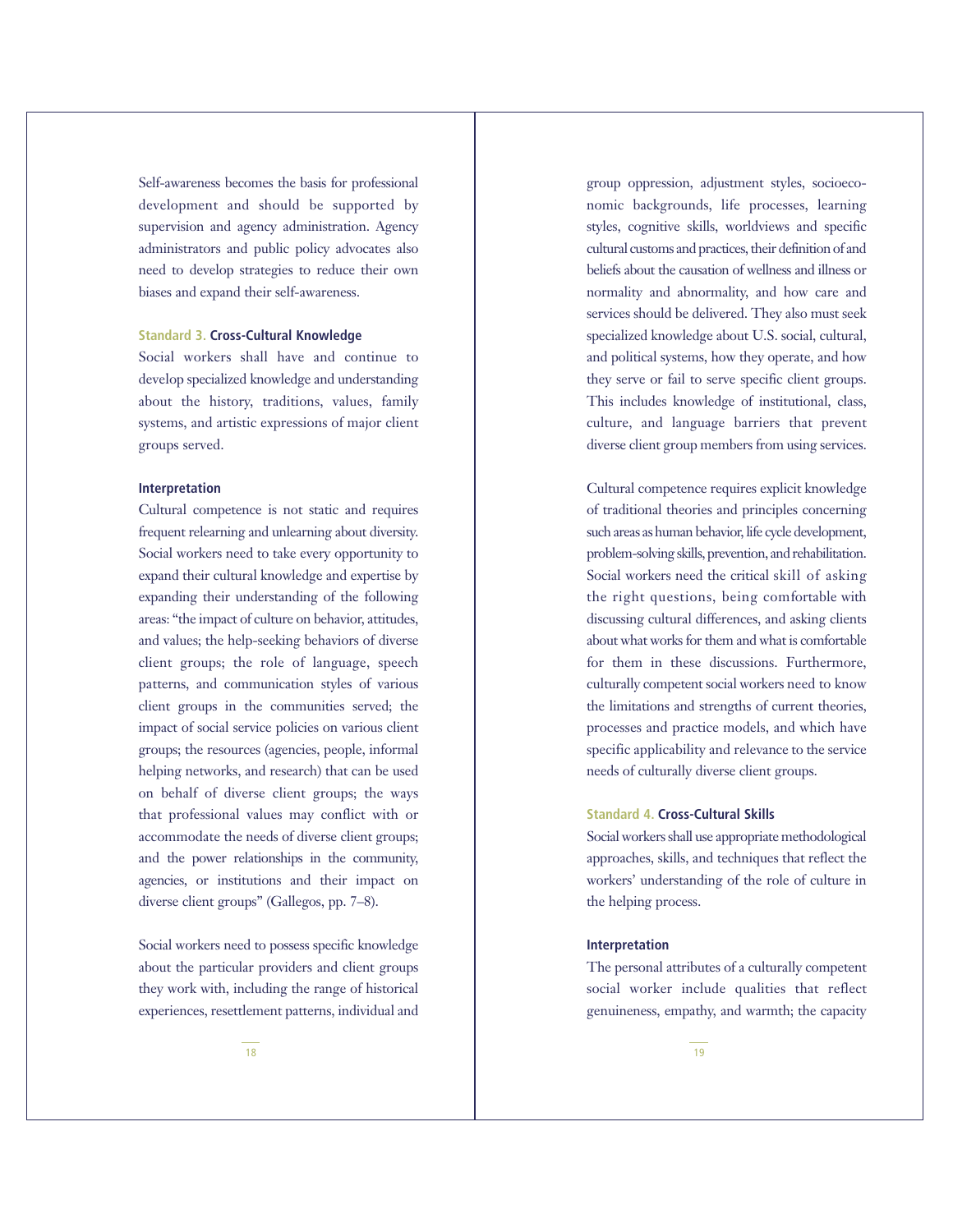to respond flexibly to a range of possible solutions; an acceptance of and openness to differences among people; a willingness to learn to work with clients of different backgrounds; an articulation and clarification of stereotypes and biases and how these may accommodate or conflict with the needs of diverse client groups; and personal commitment to alleviate racism, sexism, homophobia, ageism, and poverty. These attributes are important to the direct practitioner and to the agency administrator.

More specifically, social workers should have the skills to

- work with a wide range of people who are culturally different or similar to themselves, and establish avenues for learning about the cultures of these clients
- **Exercise** assess the meaning of culture for individual clients and client groups, encourage open discussion of differences, and respond to culturally biased cues
- **naster interviewing techniques that reflect** an understanding of the role of language in the client's culture
- **conduct a comprehensive assessment of client** systems in which cultural norms and behaviors are evaluated as strengths and differentiated from problematic or symptomatic behaviors
- integrate the information gained from a culturally competent assessment into culturally appropriate intervention plans and involve clients and respect their choices in developing goals for service
- **Exercise 1** select and develop appropriate methods, skills, and techniques that are attuned to their clients' cultural, bicultural, or marginal experiences in their environments
- **Example 3** a wide variety of verbal and nonverbal

communication skills in response to direct and indirect communication styles of diverse clients

- understand the interaction of the cultural systems of the social worker, the client, the particular agency setting, and the broader immediate community
- effectively use the clients' natural support system in resolving problems—for example, folk healers, storefronts, religious and spiritual leaders, families of creation, and other community resources
- demonstrate advocacy and empowerment skills in work with clients, recognizing and combating the "isms", stereotypes, and myths held by individuals and institutions
- identify service delivery systems or models that are appropriate to the targeted client population and make appropriate referrals when indicated
- consult with supervisors and colleagues for feedback and monitoring of performance and identify features of their own professional style that impede or enhance their culturally competent practice
- evaluate the validity and applicability of new techniques, research, and knowledge for work with diverse client groups.

#### **Standard 5. Service Delivery**

Social workers shall be knowledgeable about and skillful in the use of services available in the community and broader society and be able to make appropriate referrals for their diverse clients.

#### **Interpretation**

Agencies and professional social work organizations need to promote cultural competence by supporting the evaluation of culturally competent service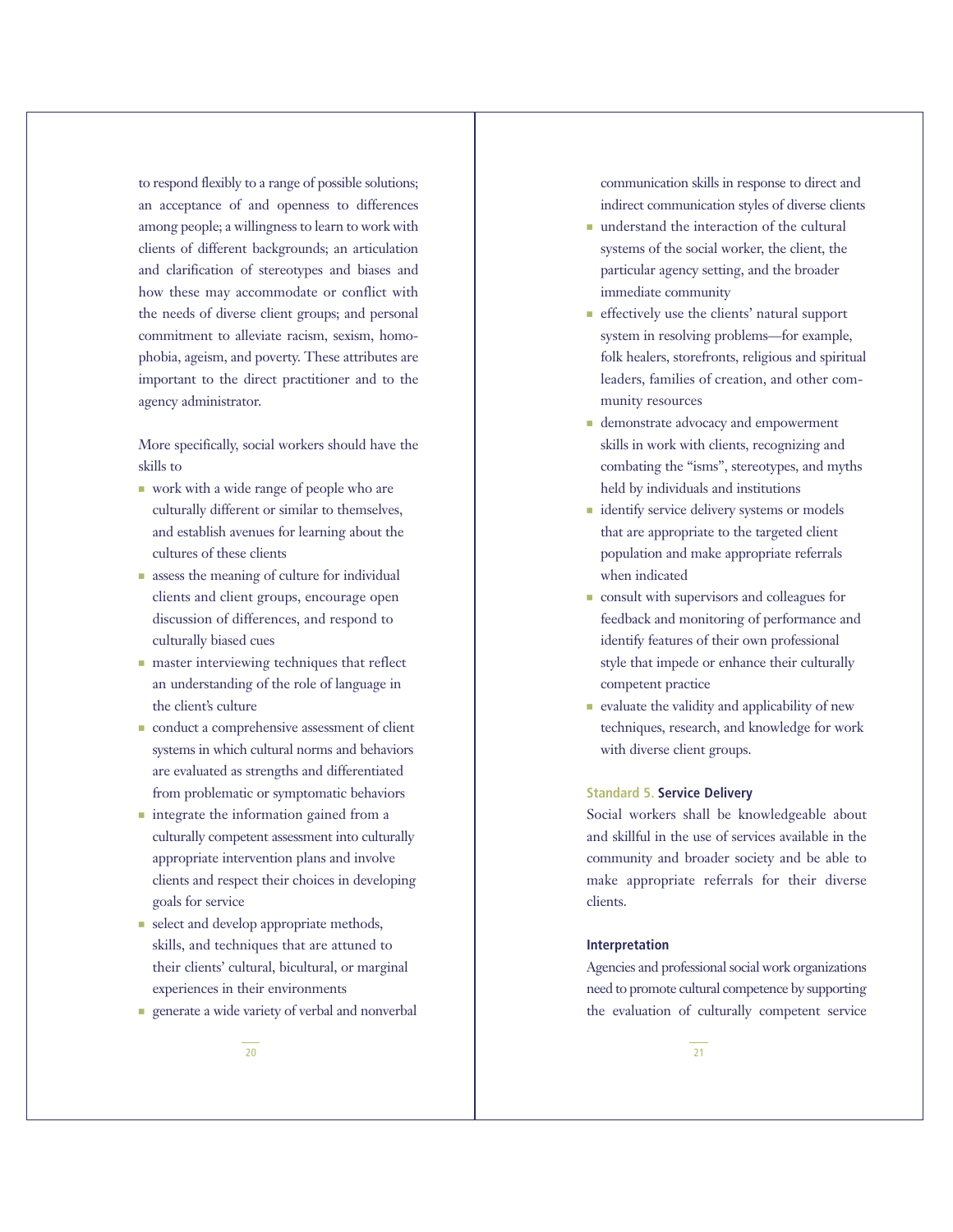delivery models and setting standards for cultural competence within these settings. Culturally competent social workers need to be aware of and vigilant about the dynamics that result from cultural differences and similarities between workers and clients. This includes monitoring cultural competence among social workers (agency evaluations, supervision, in-service training, and feedback from clients).

Social workers need to detect and prevent exclusion of diverse clients from service opportunities and seek to create opportunities for clients, matching their needs with culturally competent service delivery systems or adapting services to better meet the culturally unique needs of clients. Furthermore, they need to foster policies and procedures that help ensure access to care that accommodates varying cultural beliefs.

For direct practitioners, policymakers, or administrators, this specifically involves

- **actively recruiting multiethnic staff and** including cultural competence requirements in job descriptions and performance and promotion measures
- **Exercise 1** reviewing the current and emergent demographic trends for the geographic area served by the agency to determine service needs for the provision of interpretation and translation services
- **Exercise** creating service delivery systems or models that are more appropriate to the targeted client populations or advocating for the creation of such services
- **n** including participation by clients as major stakeholders in the development of service delivery systems
- ensuring that program decor and design is

reflective of the cultural heritage of clients and families using the service

- attending to social issues (for example, housing, education, police, and social justice) that concern clients of diverse backgrounds
- not accepting staff remarks that insult or demean clients and their culture
- supporting the inclusion of cultural competence standards in accreditation bodies and organizational policies as well as in licensing and certification examinations
- developing staffing plans that reflect the organization and the targeted client population (for example, hiring, position descriptions, performance evaluations, training)
- developing performance measures to assess culturally competent practice
- including participation of client groups in the development of research and treatment protocols.

#### **Standard 6. Empowerment and Advocacy**

Social workers shall be aware of the effect of social policies and programs on diverse client populations, advocating for and with clients whenever appropriate.

#### **Interpretation**

Culturally competent social workers are keenly aware of the deleterious effects of racism, sexism, ageism, heterosexism or homophobia, anti-Semitism, ethnocentrism, classism, and xenophobia on clients' lives and the need for social advocacy and social action to better empower diverse clients and communities.

As first defined by Solomon (1976), *empowerment* involves facilitating the clients' connection with their own power and, in turn, being empowered

22  $\sim$  23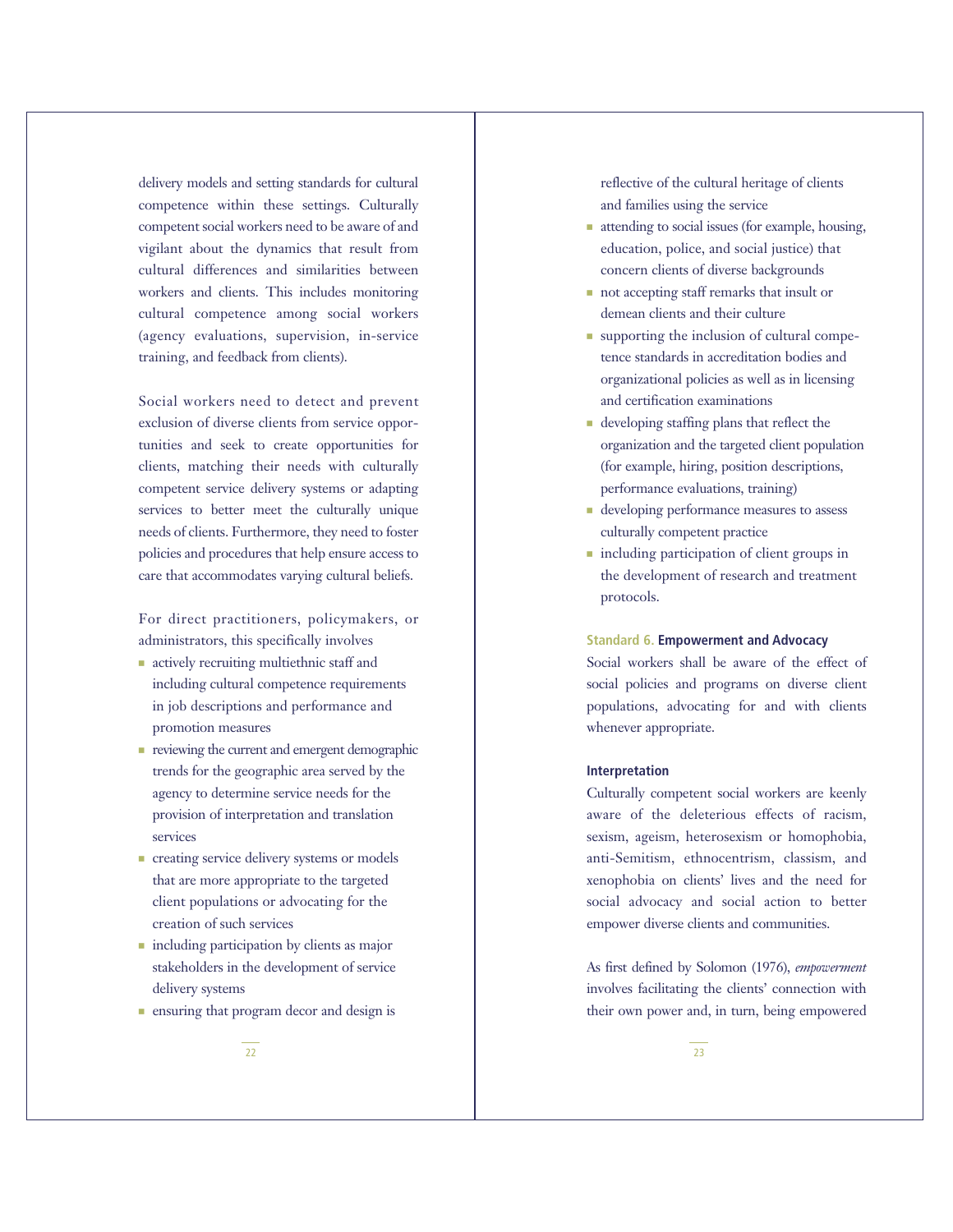by the very act of reaching across cultural barriers. Empowerment refers to the person's ability to do for themselves while advocacy implies doing for the client. Even in the act of advocacy, social workers must be careful not to impose their values on clients and must seek to understand what clients mean by advocacy. Respectful collaboration needs to take place to promote mutually agreed-on goals for change.

Social workers need a range of skills and abilities to advocate for and with clients against the underlying devaluation of cultural experiences related to difference and oppression and power and privilege in the United States. The empowerment tradition in social work practice suggests a promotion of the combined goals of consciousness raising and developing a sense of personal power and skills while working toward social change. Best practice views this as a process and outcome of the empowerment perspective (Gutiérrez, 1990; Simon, 1994). Social workers using this standard will apply an ecosystems perspective and a strengths orientation in practice. This means that workers consider client situations as they describe needs in terms of transitory challenges rather than fixed problems. According to Gutiérrez and Lewis (1999), empowerment is a model for practice, a perspective and a set of skills and techniques. The expectation is that culturally competent social workers reflect these values in their practice.

#### **Standard 7. Diverse Workforce**

Social workers shall support and advocate for recruitment, admissions and hiring, and retention efforts in social work programs and agencies that ensure diversity within the profession.

#### **Interpretation**

Increasing cultural competence within the profession requires demonstrated efforts to recruit and retain a diverse cadre of social workers, many of whom would bring some "indigenous" cultural competence to the profession as well as demonstrated efforts to increase avenues for the acquisition of culturally competent skills by all social workers. Diversity should be represented at all levels of the organization, and not just among direct practitioners.

The social work profession has espoused a commitment to diversity, inclusion, and affirmative action. However, available statistics indicate that in the United States social workers are predominantly white (88.5 percent) and female (78.0 percent). The proportion of people of color has remained relatively stable in the social work membership of the National Association of Social Workers over a period of several years: 5.3 percent identify themselves as African American; Hispanics, including Mexican Americans, Puerto Ricans, and other Hispanic groups constitute about 2.8 percent of the membership; Asians and Pacific Islanders 1.7 percent; and American Indians/First Nations People 0.5 percent (Gibelman & Schervish, 1997).

Social work client populations are more diverse than the social work profession itself. In many instances, service to clients is targeted to marginalized communities and special populations, groups that typically include disproportionately high numbers of people of color, elderly people, people with disabilities, and clients of lower socioeconomic status.

Matching workforce to client populations can be an effective strategy for bridging cultural differences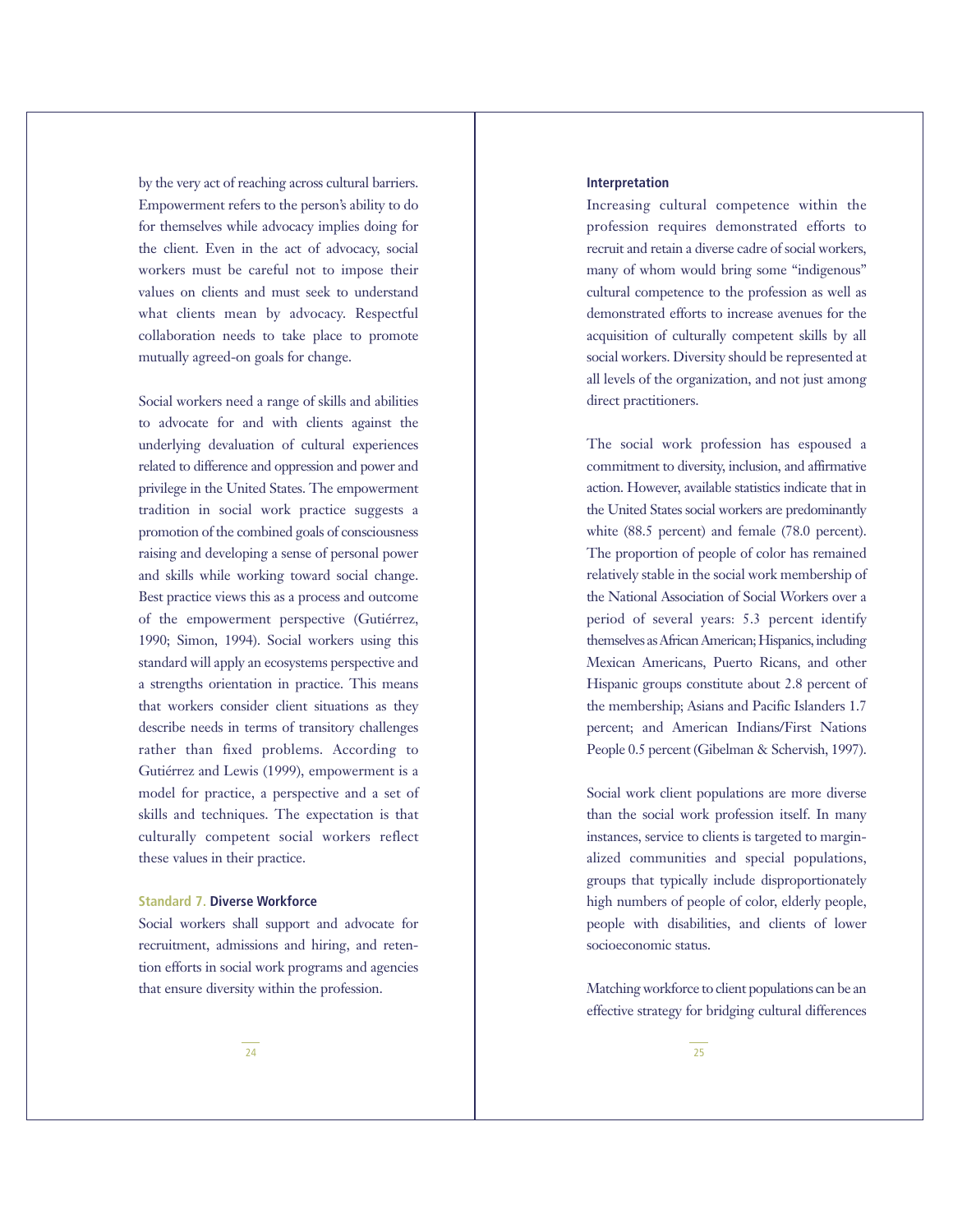between social worker and client, although it cannot be the only strategy. The assumption is that individuals of similar backgrounds can understand each other better and communicate more effectively (Jackson & López, 1999). Yet an equally compelling fact is that "the majority of clinicians from the mainstream dominant culture will routinely provide care for large numbers of patients of diverse ethnic and/or cultural backgrounds. Clearly increasing the numbers of culturally diverse social workers is not sufficient. Even these professionals will need to be able to provide care for patients who are not like themselves" (Jackson & López, 1999, p. 4). In addition, culturally competent social workers who bring a special skill or knowledge to the profession, like bicultural and bilingual skills, or American Sign Language (ASL) skills, are entitled to professional equity and should not be exploited for their expertise but should be appropriately compensated for skills that enhance the delivery of services to clients.

#### **Standard 8. Professional Education**

Social workers shall advocate for and participate in educational and training programs that help advance cultural competence within the profession.

#### **Interpretation**

Cultural competence is a vital link between the theoretical and practice knowledge base that defines social work expertise. Social work is a practice-oriented profession, and social work education and training need to keep up with and stay ahead of changes in professional practice, which includes the changing needs of diverse client populations. Diversity needs to be addressed in social work curricula and needs to be viewed as central to faculty and staff appointments and research agendas.

The social work profession should be encouraged to take steps to ensure cultural competence as an integral part of social work education, training and practice, and to increase research and scholarship on culturally competent practice among social work professionals. This includes undergraduate, master's and doctoral programs in social work as well as post-master's training, continuing education, and meetings of the profession. Social agencies should be encouraged to provide culturally competent in-service training and opportunities for continuing education for agency-based workers. NASW should contribute to the ongoing education and training needs for all social workers, with particular emphasis on promoting culturally competent practice in continuing education offerings in terms of content, faculty, and auspice.

In addition, the NASW *Code of Ethics* clearly states, "Social workers who provide supervision and consultation are responsible for setting clear, appropriate, and culturally sensitive boundaries" (p. 14). This highlights the importance of providing culturally sensitive supervision and field instruction, as well as the pivotal role of supervisors and field instructors in promoting culturally competent practice among workers and students.

#### **Standard 9. Language Diversity**

Social workers shall seek to provide and advocate for the provision of information, referrals, and services in the language appropriate to the client, which may include the use of interpreters.

#### **Interpretation**

Social workers should accept the individual person in his or her totality and ensure access to needed services. Language is a source and an extension of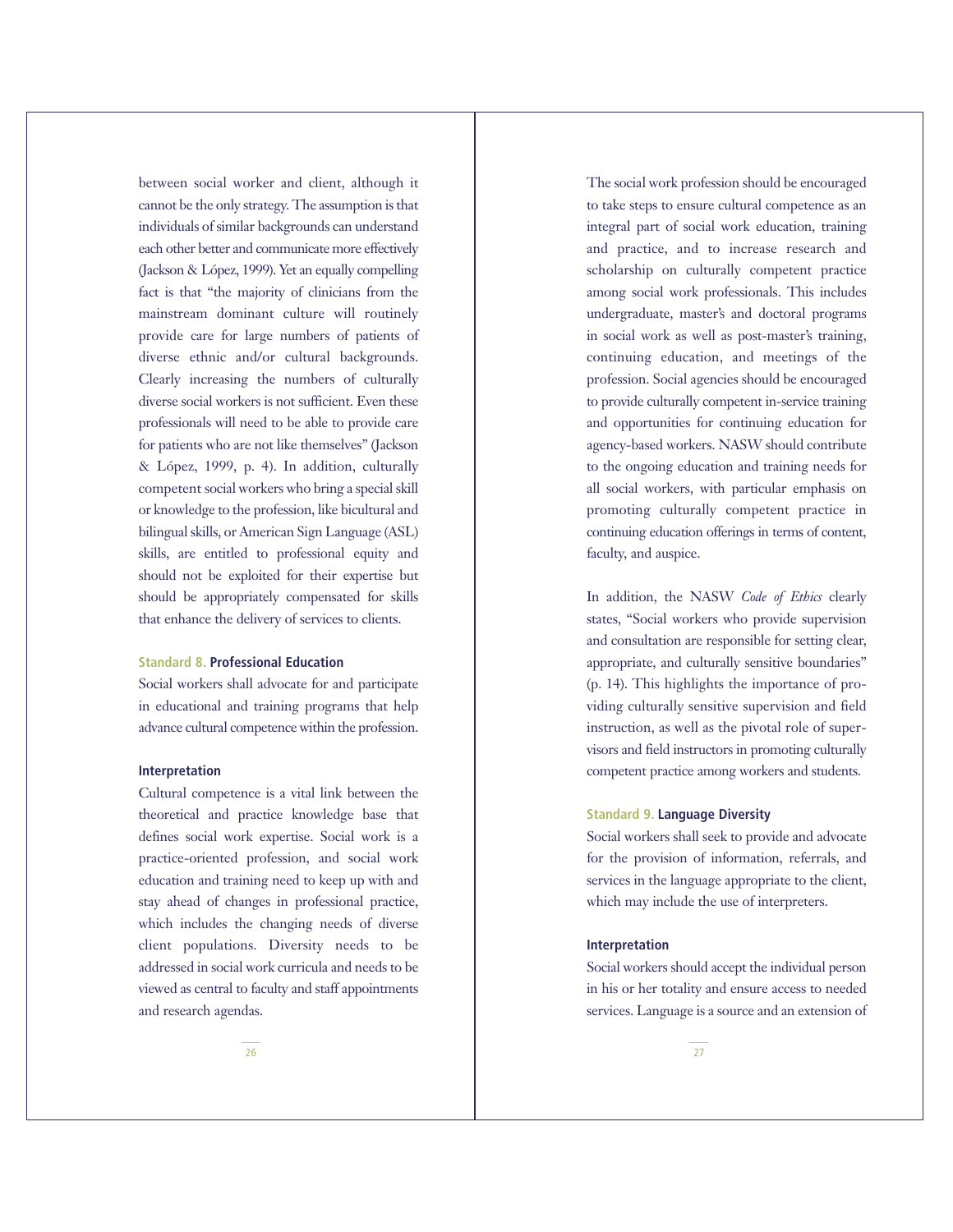personal identity and culture and therefore, is one way individuals interact with others in their families and communities and across different cultural groups. Individuals and groups have a right to use their language in their individual and communal life.

Language diversity is a resource for society, and linguistic diversity should be preserved and promoted. The essence of the social work profession is to promote social justice and eliminate discrimination and oppression based on linguistic or other diversities. Title VI of the Civil Rights Act clarifies the obligation of agencies and service providers to not discriminate or have methods of administering services that may subject individuals to discrimination.

Agencies and providers of services are expected to take reasonable steps to provide services and information in appropriate language other than English to ensure that people with limited English proficiency are effectively informed and can effectively participate in and benefit from its programs.

It is the responsibility of social services agencies and social workers to provide clients services in the language of their choice or to seek the assistance of qualified language interpreters. Social workers need to communicate respectfully and effectively with clients from different ethnic, cultural, and linguistic backgrounds; this might include knowing the client's language. The use of language translation should be done by trained professional interpreters (for example, certified or registered sign language interpreters). Interpreters generally need proficiency in both English and the other language, as well as orientation and training.

Social agencies and social workers have a responsibility to use language interpreters when necessary, and to make certain that interpreters do not breach confidentiality, create barriers to clients when revealing personal information that is critical to their situation, are properly trained and oriented to the ethics of interpreting in a helping situation, and have fundamental knowledge of specialized terms and concepts specific to the agency's programs or activities.

#### **Standard 10. Cross-Cultural Leadership**

Social workers shall be able to communicate information about diverse client groups to other professionals.

#### **Interpretation**

Social work is the appropriate profession to take a leadership role not only in disseminating knowledge about diverse client groups, but also in actively advocating for fair and equitable treatment of all clients served. This role should extend within and outside the profession.

Guided by the NASW *Code of Ethics*, social work leadership is the communication of vision to create proactive processes that empower individuals, families, groups, organizations, and communities. Diversity skills, defined as sensitivity to diversity, multicultural leadership, acceptance and tolerance, cultural competence, and tolerance of ambiguity, constitute one of the core leadership skills for successful leadership (Rank & Hutchison, 2000). Social workers should come forth to assume leadership in empowering diverse client populations, to share information about diverse populations to the general public, and to advocate for their clients' concerns at interpersonal and institutional levels, locally, nationally, and internationally.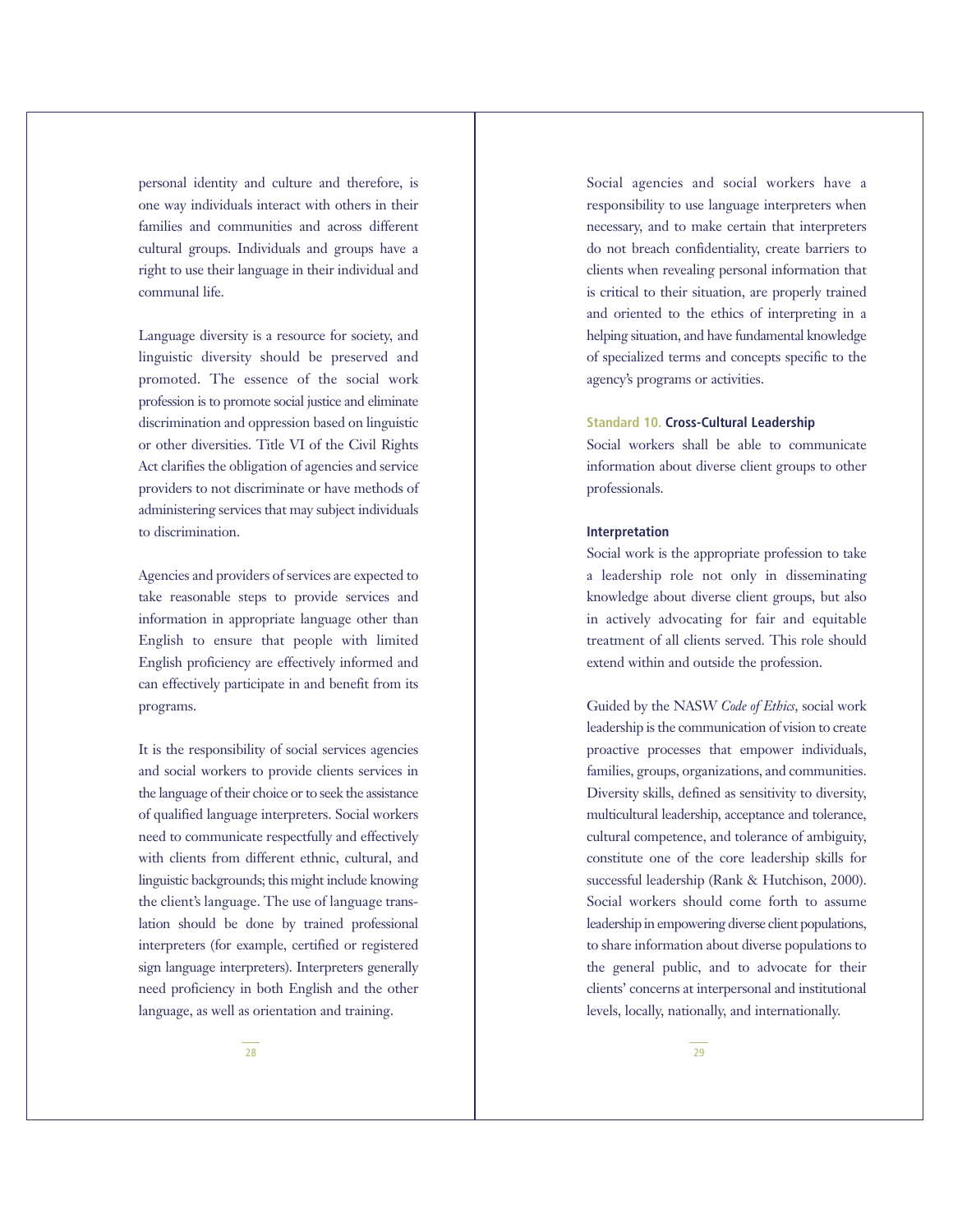With the establishment of standards for cultural competence in social work practice, there is an equally important need for the profession to provide ongoing training in cultural competence and to establish mechanisms for the evaluation of competence-based practice. As the social work profession develops cultural competencies, then the profession must have the ability to measure those competencies. The development of outcome measures needs to go hand in hand with the development of these standards.

Note: These standards build on and adhere to other standards of social work practice established by NASW, including, but not limited to, NASW Standards for the Classification of Social Work Practice, Standards for the Practice of Clinical Social Work, Standards for Social Work Case Management, Standards for Social Work Practice in Child Protection, Standards for School Social Work Services, Standards for Social Work in Health Care Settings, Standards for Social Work Personnel Practices, and Standards for Social Work Services in Long-Term Care Facilities.

Free information on the Standards is located on the NASW Web site: www.socialworkers.org.

Purchase full document from NASW Press at 1.800.227.3590.

#### **References**

Davis, P., & Donald, B. (1997). *Multicultural counseling competencies: Assessment, evaluation, education and training, and supervision*. Thousand Oaks, CA: Sage Publications.

Gallegos, J. S. (1982). The ethnic competence model for social work education. In B. W. White (Ed.), *Color in a white society* (pp. 1–9). Silver Spring, MD: National Association of Social Workers.

Gibelman, M., & Schervish, P. H. (1997). *Who we are: A second look*. Washington, DC: NASW Press.

Gutiérrez, L. M. (1990). Working with women of color: An empowerment perspective. *Social Work*, 35,149–153.

Gutiérrez, L. M., & Lewis, E. A. (1999). *Empowering women of color*. New York: Columbia University Press.

Jackson, V., & López, L. (Eds.). (1999). *Cultural competency in managed behavioral healthcare.* Dover, NH: Odyssey Press.

National Association of Social Workers. (2000a). NASW *code of ethics*. Washington, DC: NASW.

National Association of Social Workers. (2000b). Cultural competence in the social work profession. In *Social work speaks: NASW policy statements* (pp. 59–62). Washington, DC: NASW Press.

Norton, D. G. (1978). *The dual perspective.* New York: Council on Social Work Education.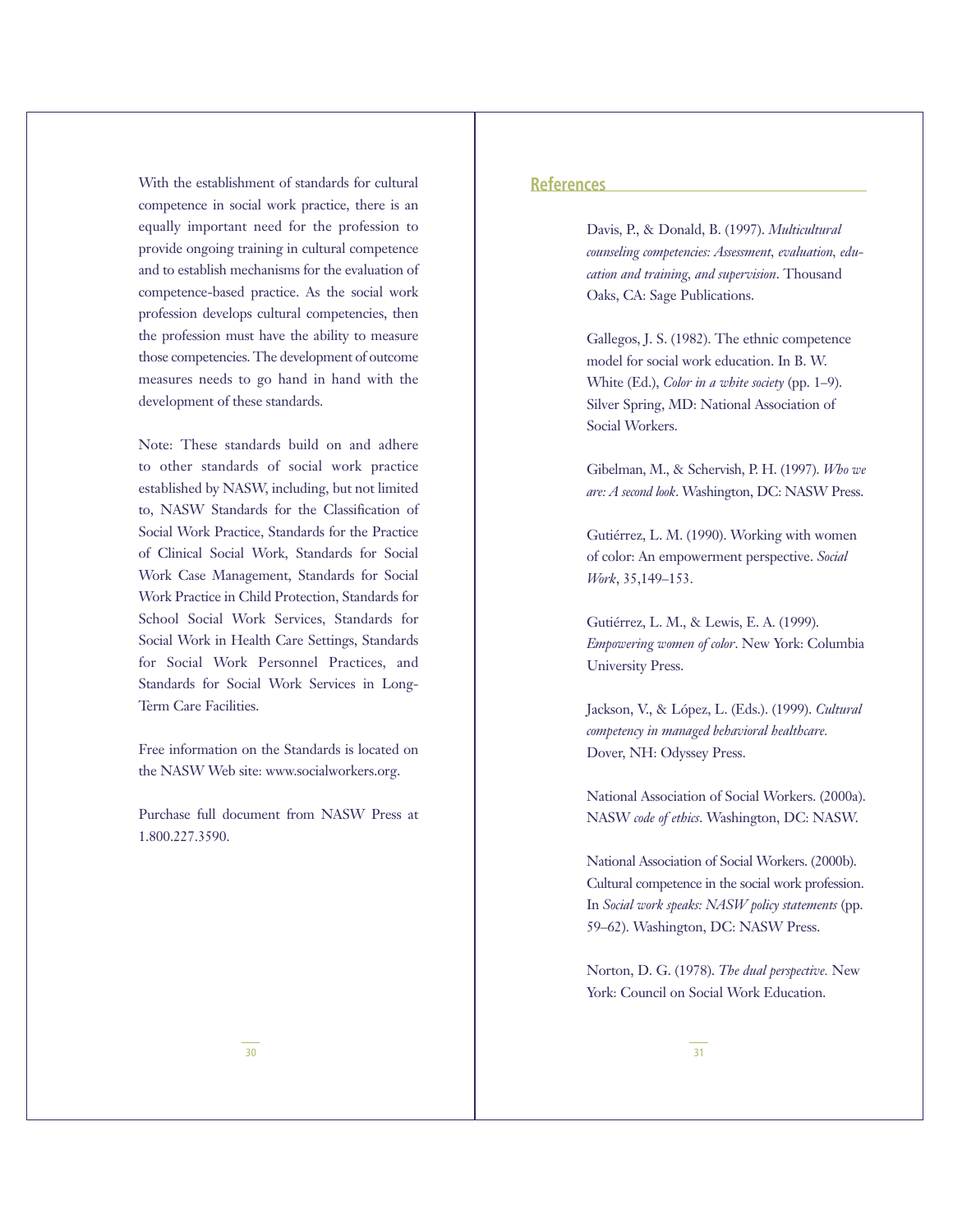Perry, M. J., & Mackum, P. J. (2001). *Population change and distribution: 1990-2000*. United States 2000 Brief Series, April 2, 2001. Retrieved June 28, 2001,

http://www.census.gov/prod/2001pubs/c2kbr0 1-2.pdf

Rank, M. G., & Hutchison, W. S. (2000). An analysis of leadership within the social work profession. *Journal of Social Work Education, 36,* 487–503.

Reamer, F. G. (1998). *Ethical standards in social work: A critical review of the NASW code of ethics*. Washington, DC: NASW Press.

Simon, B. (1994). *The empowerment tradition in American social work*. New York: Columbia University Press.

Solomon, B. (1976). *Black empowerment*. New York: Columbia University Press.